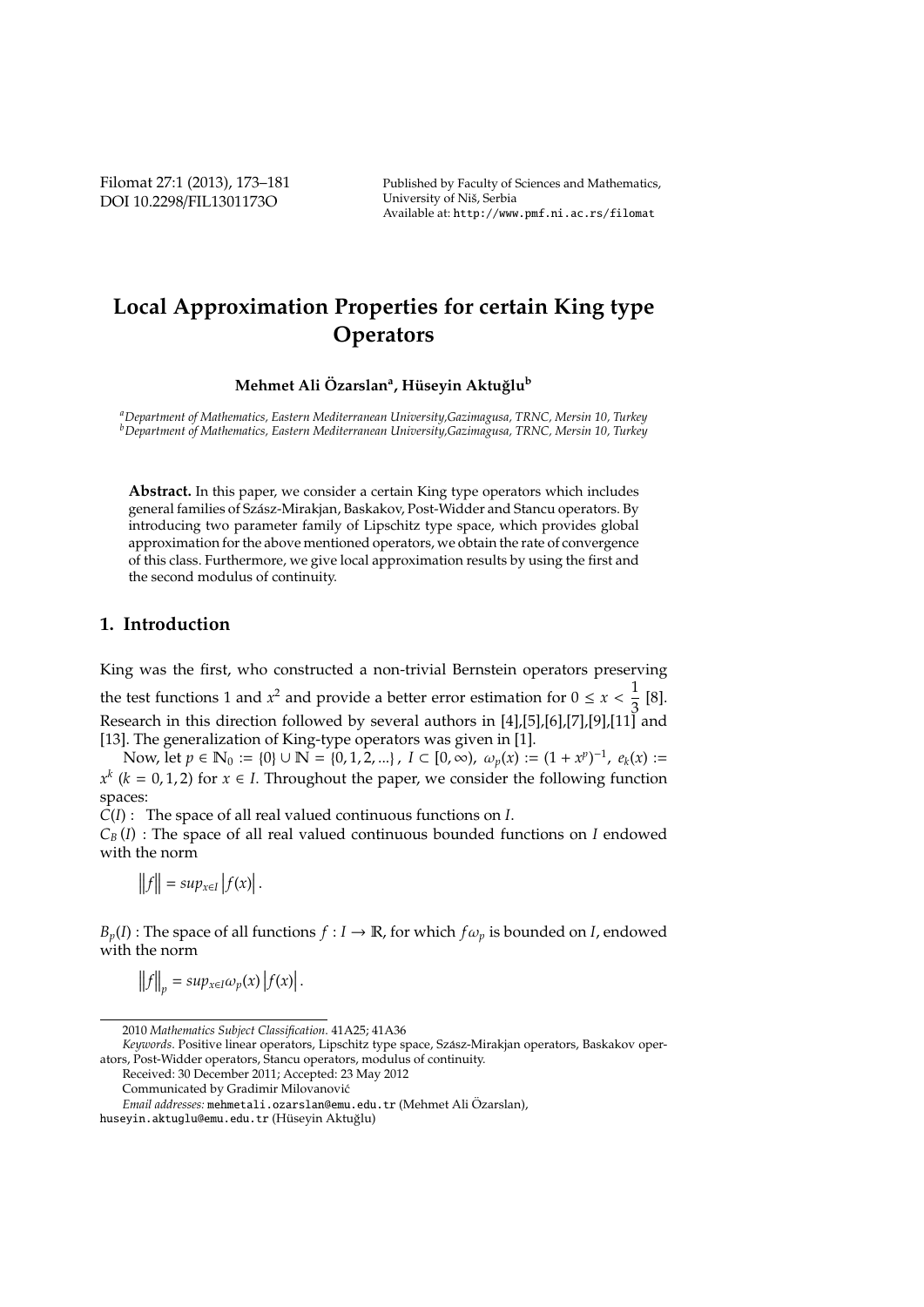$$
C_p(I) : f \in B_p(I) \text{ for which } f \omega_p \text{ is uniformly continuous on } I.
$$
  

$$
E[0, \infty) := \left\{ f \in C[0, \infty) : \lim_{x \to \infty} \frac{f(x)}{1 + x^2} \text{ is convergent} \right\}.
$$

In this paper we consider a certain class of positive linear operators  ${L_n}_{n \in \mathbb{N}}$ satisfying the following conditions:

(i)  $L_n$  :  $C_p(I) \rightarrow B_p(I)$  for every  $p \in \mathbb{N}$ .

(ii) Let  $L_n(e_0, x) = 1$ ,  $L_n(e_1, x) = x$  for  $x \in I$ .

(iii) There exist numbers  $a, b \ge 0$ ,  $a^2 + b^2 > 0$  and a positive increasing unbounded sequence  $(\lambda_n)$  such that

$$
L_n(e_2; x) = x^2 + \frac{ax^2 + bx}{\lambda_n}
$$
 for every  $x \in I$ .

Note that the requirements (ii) and (iii) are the same as in [13, see Eqs. (2.4)-(2.5)]. Furthermore, in [1], the family of linear positive operators  $L_n$  satisfying

$$
L_n(e_0, x) = 1, L_n(e_1, x) = x, L_n(e_2, x) = a_n x^2 + b_n x + c_n
$$

was considered by O. Agratini. Hence choosing

$$
a_n := 1 + \frac{a}{\lambda_n}, b_n := \frac{b}{\lambda_n}, c_n := 0
$$

one can obtain the operators considered in this paper.

Taking into account the above family, for all  $\bar{f} \in C_p$ , we consider the operators

$$
T_n(f; x) = L_n(f, u_n(x)), \quad x \in I, \ n \ge n_0
$$
\n(1)

where  $(u_n)$  is a sequence of continuous functions on  $[0, \infty)$  such that

$$
u_n(0) = 0, \ \ 0 \le u_n(x) \le x \text{ for every } x \in I \subset [0, \infty) \text{ and } n \in \mathbb{N}.
$$

Note that by taking

$$
u_n(x)=u_n^*(x):=\frac{-b+\sqrt{b^2+4\lambda_n(a+\lambda_n)x^2}}{2(a+\lambda_n)},
$$

one can obtain the King-type operators (a class of operators preseving  $e_2(x)$ ) considered earlier by Rempulska and Tomczak [13] , where they obtained some global results for the sub-family of these operators. The family  $T_n(f, x)$ , satisfying the above conditions, includes many well known operators such as Szász-Mirakjan ( $a = 0$ ,  $b =$ 1,  $\lambda_n = n$ , Baskakov (*a* = 1, *b* = 1,  $\lambda_n = n$ ), Post-Widder (*a* = 1, *b* = 0,  $\lambda_n = n$ ) and Stancu operators  $(a = 1, b = 1, \lambda_n = n - 1)$ .

It is obvious by (*ii*) and (*iii*) that

$$
T_n(e_0; x) = 1,
$$
  
\n
$$
T_n(e_1, x) = u_n(x),
$$
  
\n
$$
T_n(e_2; x) = u_n^2(x) + \frac{au_n^2(x) + bu_n(x)}{\lambda_n}
$$

for every  $x \in I$ . Furthermore,

$$
T_n(\varphi_x(t), x) = u_n(x) - x,
$$
  
\n
$$
T_n(\varphi_x^2(t), x) = (x - u_n(x))^2 + \frac{au_n^2(x) + bu_n(x)}{\lambda_n},
$$
\n(3)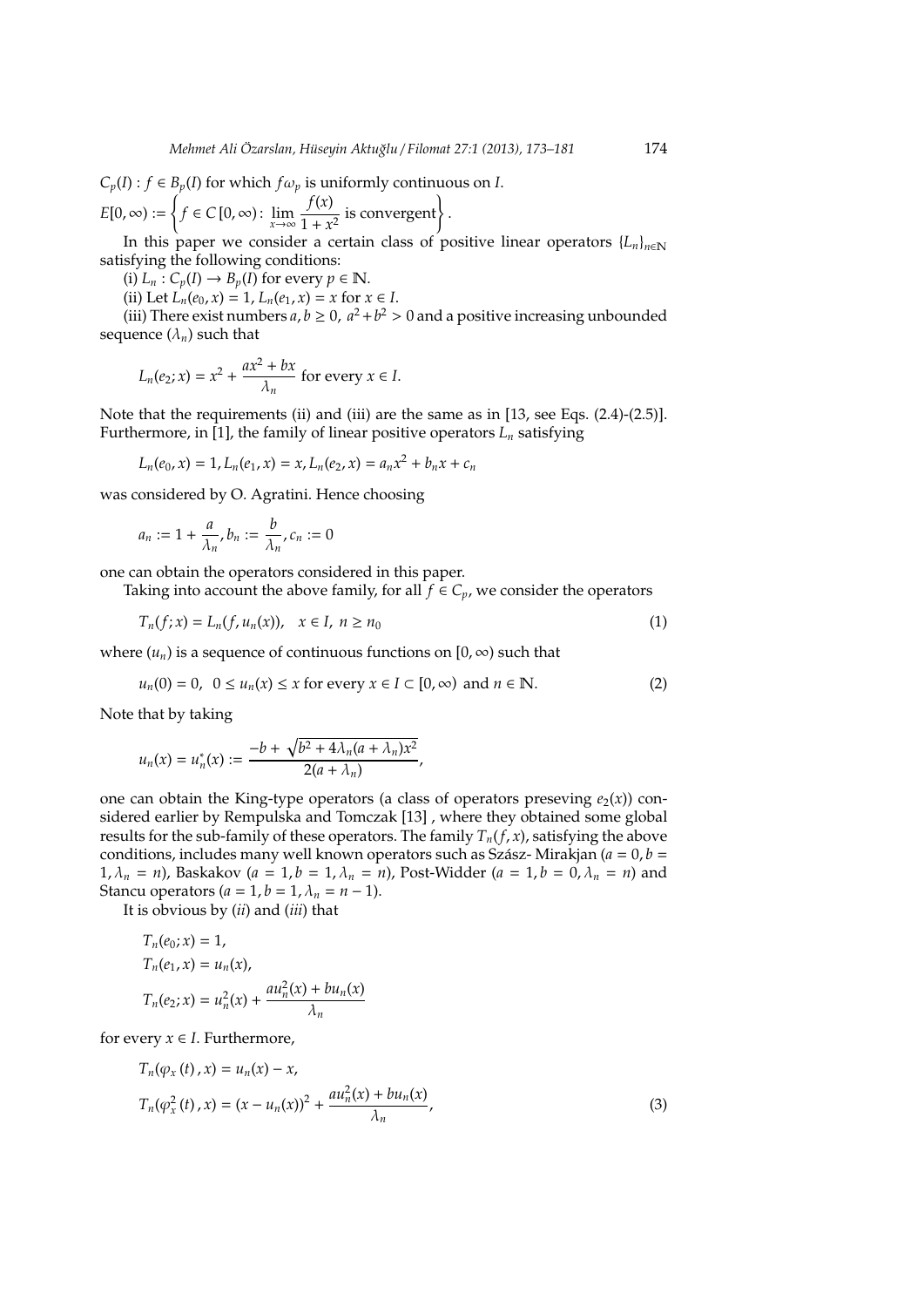for every  $x, t \in I$ , where  $\varphi_x(t) := (t - x)$ .

Now we start with giving the following Korovkin-type approximation theorem for the operators  $T_n$  given by (1).

**Theorem 1.1.** *Let* (*un*) *be a sequence of functions on I satisfying* (2)*. If*

$$
\lim_{n \to \infty} u_n(x) = x \tag{4}
$$

*uniformly with respect to*  $x \in [0, b]$  *with*  $b > 0$ , *then, for all*  $f \in E[0, \infty)$ , *we have* 

$$
\lim_{n\to\infty}T_n(f;x)=f(x)
$$

*uniformly with respect to*  $x \in [0, b]$ .

*Proof.* For a fixed  $b > 0$ , consider the lattice homomorphism  $H_b : C[0, +\infty) \rightarrow C[0, b]$ defined by  $H_b(f) := f|_{[0,b]}$  for every  $f \in C[0,+\infty)$ . In this case, from (4), we see that, for each  $i = 0, 1, 2$ ,

 $\lim_{n\to\infty} H_b(T_n(e_i)) = H_b(e_i)$  uniformly on [0, *b*].

Hence, with the universal Korovkin-type property with respect to monotone operators (see Theorem 4.1.4 (*vi*) of [2, p. 199]), we obtain that, for all  $f \in E[0, \infty)$ ,

 $\lim_{n\to\infty}T_n(f; x)=f(x)$ 

uniformly with respect to  $x \in [0, b]$ .  $\Box$ 

In the present paper, by defining the two parameter family of Lipschitz-type space, we study the approximation properties of the operators  $T<sub>n</sub>$  in this space. Local approximation behavior of the operators  $T<sub>n</sub>$  with the help of the first and the second modulus of smoothness is also studied. Finally in the last section we give applications of the main results.

#### **2. Main Results**

In this section, we first define two parameter family of Lipschitz-type space.

Let *a*, *b* > 0 be fixed. We consider the following Lipschitz-type space

$$
Lip_M^{(a,b)}(\alpha):=\left\{f\in C[0,\infty):\left|f(y)-f(x)\right|\leq M\frac{\left|y-x\right|^{\alpha}}{\left(y+ax^2+bx\right)^{\alpha/2}};\;x,y\in (0,\infty)\right\},
$$

where *M* is any positive constant and  $0 < \alpha \leq 1$ .

We should note that the space  $Lip_M^{(0,1)}(\alpha)$  coincides with the space  $Lip_M^*(\alpha)$  considered by Otto Szász [14].

We have the following local approximation result.

**Theorem 2.1.** *For any f*  $\in Lip_M^{(a,b)}(\alpha)$ ,  $\alpha \in (0,1]$ , *and for every*  $x \in (0,\infty)$ ,  $n \in \mathbb{N}$ , *we have* 

$$
\left|T_n(f;x)-f(x)\right|\leq \frac{M}{\left(ax^2+bx\right)^{\alpha/2}}\left\{(x-u_n(x))^2+\frac{au_n^2(x)+bu_n(x)}{\lambda_n}\right\}^{\alpha/2}.
$$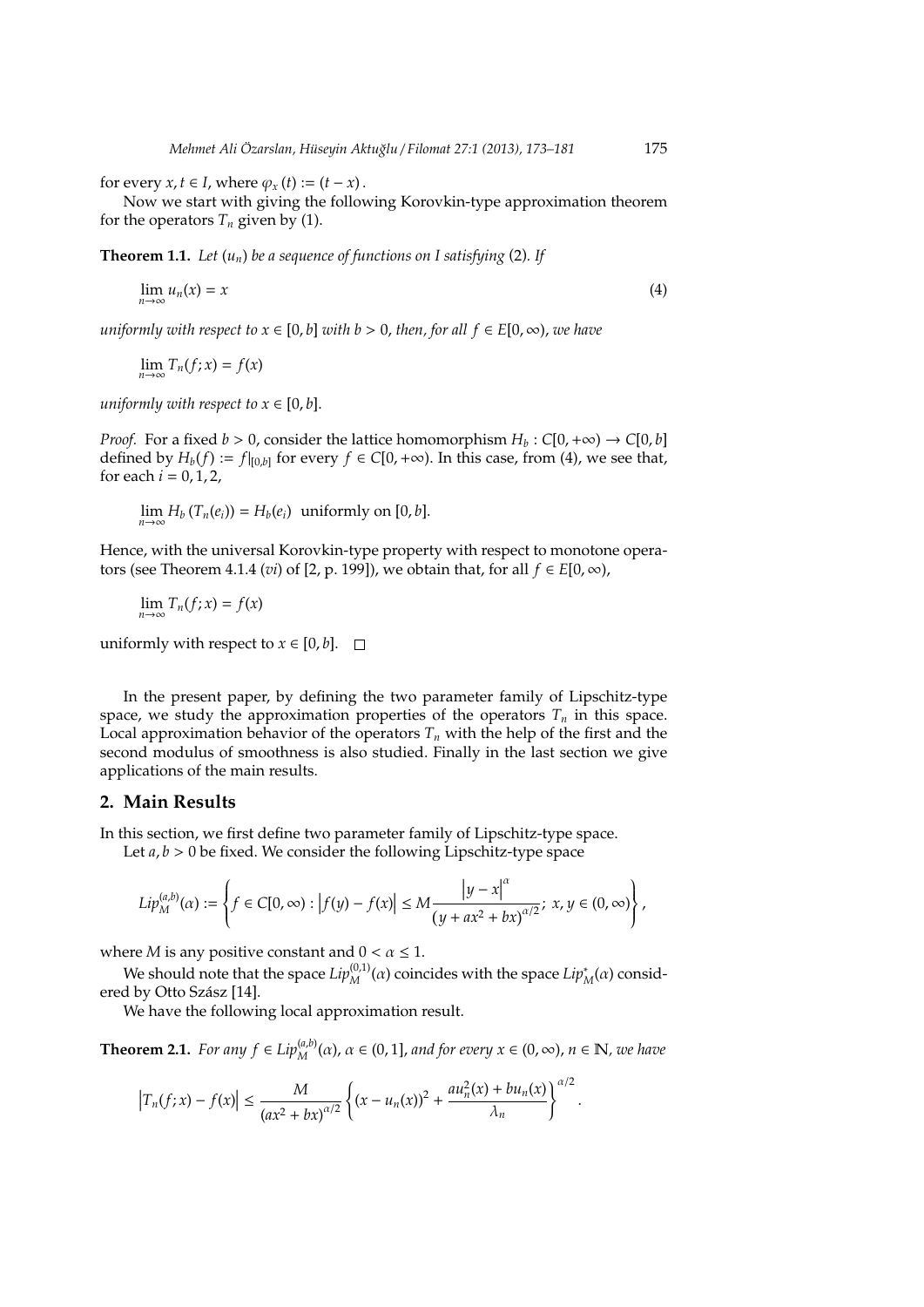*Proof.* Assume that  $\alpha = 1$ . Then, for  $f \in Lip_M^{(a,b)}(1)$  and  $x \in (0, \infty)$ , we have

$$
\begin{aligned} \left|T_n(f;x) - f(x)\right| &\le T_n(\left|f(y) - f(x)\right|;x) \\ &\le MT_n\left(\frac{|y - x|}{(y + ax^2 + bx)^{1/2}};x\right) \\ &\le \frac{M}{(ax^2 + bx)^{1/2}}T_n(\left|y - x\right|;x). \end{aligned}
$$

Applying Cauchy-Schwarz inequality, we get by (3) that

$$
\left|T_n(f;x) - f(x)\right| \le \frac{M}{(ax^2 + bx)^{1/2}} \sqrt{T_n((y-x)^2; x)}
$$
  
= 
$$
\frac{M}{(ax^2 + bx)^{1/2}} \left\{ (x - u_n(x))^2 + \frac{au_n^2(x) + bu_n(x)}{\lambda_n} \right\}^{1/2}.
$$

Now assume that  $\alpha \in (0, 1)$ . Then, for  $f \in Lip_M^{(a,b)}(\alpha)$  and  $x \in (0, \infty)$ , we have

$$
\begin{aligned} \left|T_n(f;x) - f(x)\right| &\le T_n(\left|f(y) - f(x)\right|;x) \\ &\le MT_n\left(\frac{\left|y - x\right|^{\alpha}}{(y + ax^2 + bx)^{\alpha/2}};x\right) \\ &\le \frac{M}{\left(ax^2 + bx\right)^{\alpha/2}}T_n(\left|y - x\right|^{\alpha};x). \end{aligned}
$$

Taking  $p = \frac{1}{\alpha}$  and  $q = \frac{1}{1-\alpha}$ , for any  $f \in Lip_M^{(a,b)}(\alpha)$ , and applying the Hölder inequality, we have

$$
\left|T_n(f;x)-f(x)\right|\leq \frac{M}{\left(ax^2+bx\right)^{\alpha/2}}\left[T_n\left(|y-x|;x\right)\right]^{\alpha}.
$$

Finally, by Cauchy-Schwarz inequality, we get from (3)

$$
\begin{aligned} \left|T_n(f;x) - f(x)\right| &\leq \frac{M}{(ax^2 + bx)^{\alpha/2}} \left[\sqrt{T_n((y-x)^2 \,; x)}\right]^{\alpha} \\ &\leq \frac{M}{(ax^2 + bx)^{\alpha/2}} \left\{ (x - u_n(x))^2 + \frac{au_n^2(x) + bu_n(x)}{\lambda_n} \right\}^{\alpha/2} .\end{aligned}
$$

Whence the result.  $\square$ 

Taking  $u_n(x) := x$  in the above theorem we can state the following corollary which gives global result:

**Corollary 2.2.** *For any*  $f \in Lip_M^{(a,b)}(\alpha)$ ,  $\alpha \in (0,1]$ , *we have* 

$$
\left|L_n(f;x)-f(x)\right|\leq \frac{M}{\lambda_n^{\alpha/2}}
$$

*uniformly for*  $x \in I \cap (0, \infty)$  *as*  $n \to \infty$ .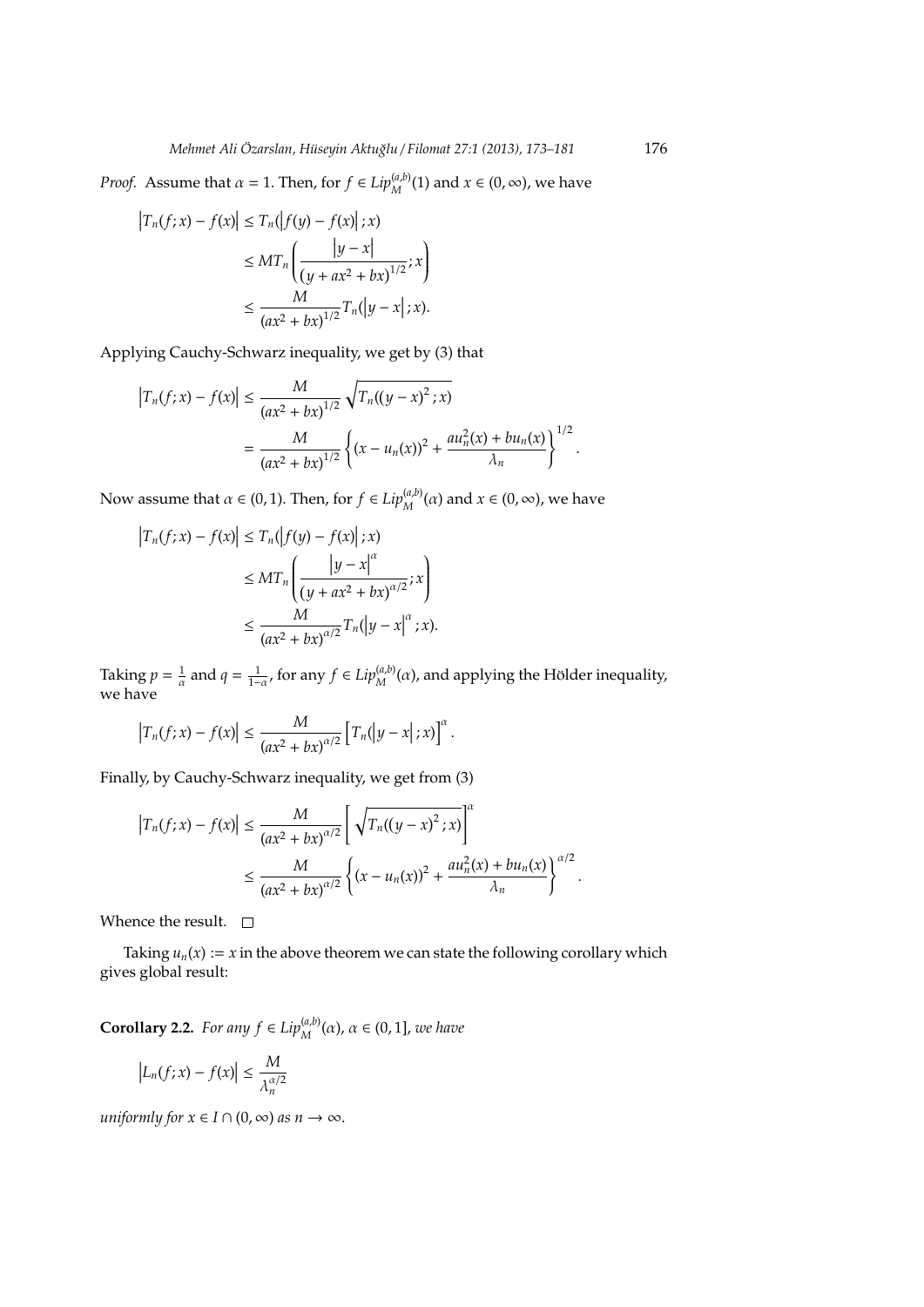By  $C_B^2[0, \infty)$  we denote the space of all functions  $f \in C_B[0, \infty)$  such that  $f', f'' \in$  $C_B[0,\infty)$ . Let  $||f||$  denote the usual supremum norm of a bounded function *f*. Then, the classical Pootro's *K*-functional and the second modulus of smoothness of a functhe classical Peetre's *K*-functional and the second modulus of smoothness of a function  $f \in C_B[0, \infty)$  are defined respectively by

$$
K(f,\delta) := \inf_{g \in C_B^2[0,\infty)} \left\{ \left\| f - g \right\| + \delta \left\| g'' \right\| \right\}
$$

and

$$
\omega_2(f,\delta):=\sup_{0
$$

where  $\delta > 0$ . Then, by Theorem 2.4 of [3, p. 177], there exists a constant  $C > 0$  such that

$$
K(f,\delta) \le C\omega_2\left(f,\sqrt{\delta}\right). \tag{5}
$$

We now get the following local approximation result.

**Theorem 2.3.** *For any*  $f \in C_B[0, \infty)$  *and for every*  $x \in [0, \infty)$ ,  $n \in \mathbb{N}$ , *we have* 

$$
\left|T_n(f;x)-f(x)\right|\leq C\omega_2\left(f,\sqrt{(x-u_n(x))^2+\frac{au_n^2(x)+bu_n(x)}{\lambda_n}}\right)+\omega(f,x-u_n(x))
$$

*for some constant*  $C := C(x) > 0$ *, where*  $\omega$  *denotes the usual modulus of continuity of f.* 

*Proof.* Using the operator  $T_n$  given by (1), define a new operator  $T_n^*: C_B[0,\infty) \to C_B[0,\infty)$ *as*

$$
T_n^*(f; x) = T_n(f; x) - f(u_n(x)) + f(x),
$$
\n(6)

*where* (*un*) *satisfies* (2)*. Then*

$$
T_n^*(e_1 - e_0 x; x) = u_n(x) - u_n(x) + x - x = 0.
$$
\n(7)

*Let*  $g \in C_B^2[0, ∞)$  and  $x \in [0, ∞)$ . *Using Taylor's formula, we have* 

$$
g(t) - g(x) = g'(x)(t - x) + \int_x^t (t - u)g''(u)du, \ \ t \in [0, \infty).
$$

*Thus, from (6) and (7), we obtain*

$$
\begin{split}\n\left|T_{n}^{*}(g;x)-g(x)\right| &= \left|g'(x)T_{n}^{*}(e_{1}-e_{0}x;x)+T_{n}^{*}\left(\int_{x}^{e_{1}(t)}(e_{1}(t)-u)g''(u)du;x\right)\right| \\
&= \left|T_{n}^{*}\left(\int_{x}^{e_{1}(t)}(e_{1}(t)-u)g''(u)du;x\right)\right| \\
&= \left|T_{n}\left(\int_{x}^{e_{1}(t)}(e_{1}(t)-u)g''(u)du;x\right)-\int_{x}^{u_{n}(x)}(u_{n}(x)-u)g''(u)du\right| \\
&\leq T_{n}\left(\left|\int_{x}^{e_{1}(t)}(e_{1}(t)-u)g''(u)du\right|;x\right)+\left|\int_{u_{n}(x)}^{x}(u_{n}(x)-u)g''(u)du\right| \\
&\leq \frac{\left|\left|g''\right|\right|}{2}T_{n}\left((e_{1}-e_{0}x)^{2};x\right)+\frac{\left|\left|g''\right|\right|}{2}(x-u_{n}(x))^{2}.\n\end{split}
$$

I I  $\overline{\phantom{a}}$ 1 I ľ

 $\mathsf I$  $\overline{\phantom{a}}$  $\overline{\phantom{a}}$  $\overline{\phantom{a}}$  $\overline{\phantom{a}}$ ľ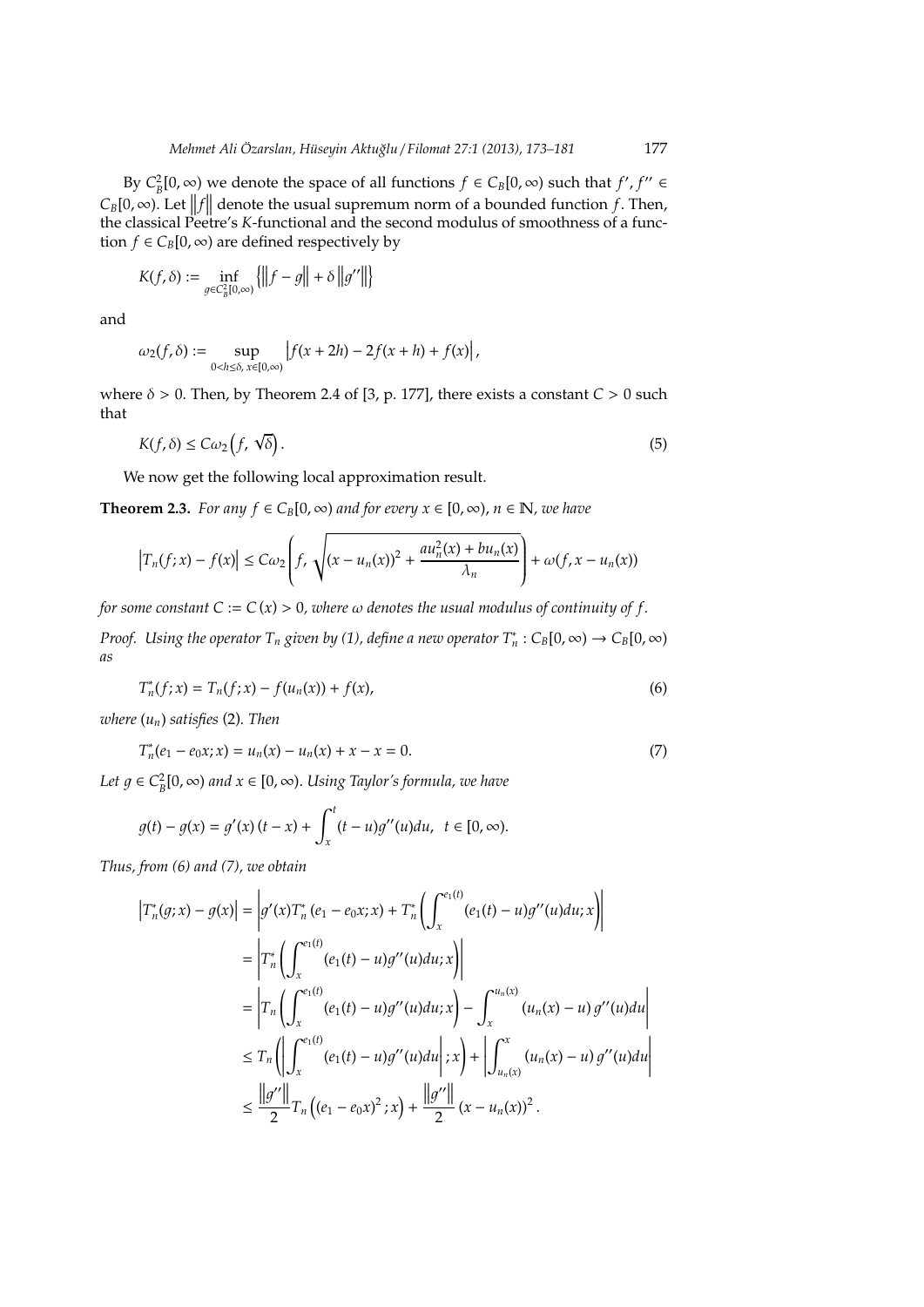*By (3), we have*

$$
\left|T_n^*(g; x) - g(x)\right| \le \frac{\|g''\|}{2} \left(2\left(x - u_n(x)\right)^2 + \frac{au_n^2(x) + bu_n(x)}{\lambda_n}\right).
$$
 (8)

*Then, for any*  $f \in C_B[0, \infty)$ *, it follows from (8) that* 

$$
\begin{aligned} \left|T_n(f;x) - f(x)\right| &\le \left|T_n^*(f - g; x) - (f - g)(x)\right| \\ &+ \left|T_n^*(g; x) - g(x)\right| + \left|f(u_n(x) - f(x)\right| \\ &\le 4 \left\|f - g\right\| + 2\left((x - u_n(x))^2 + \frac{au_n^2(x) + bu_n(x)}{\lambda_n}\right) \left\|g''\right\| \\ &+ \left|f(u_n(x)) - f(x)\right|. \end{aligned}
$$

*Finally, by (5), we have*

$$
\begin{aligned} \left|T_n(f;x) - f(x)\right| &\le 4\left\{\left\|f - g\right\| + \left((x - u_n(x))^2 + \frac{au_n^2(x) + bu_n(x)}{\lambda_n}\right)\left\|g''\right\|\right\} \\ &+ \omega(f,x - u_n(x)) \\ &\le 4K\left(f,(x - u_n(x))^2 + \frac{au_n^2(x) + bu_n(x)}{\lambda_n}\right) + \omega(f,x - u_n(x)) \\ &\le C\omega_2\left(f,\sqrt{(x - u_n(x))^2 + \frac{au_n^2(x) + bu_n(x)}{\lambda_n}}\right) + \omega(f,x - u_n(x)). \end{aligned}
$$

 $\Box$ 

#### **3. Applications of the main results**

As it is mentioned in introduction section, the operators  $L_n(f; x)$  includes many well known operators such as Szász- Mirakjan ( $\overline{a} = 0, b = 1, \lambda_n = n$ ), Baskakov  $(a = 1, b = 1, \lambda_n = n)$ , Post-Widder  $(a = 1, b = 0, \lambda_n = n)$  and Stancu operators  $(a = 1, b = 1, \lambda_n = n - 1)$ . Now, we list the applications of the main results for the above mentioned operators:

#### **3.1. Sz´asz- Mirakjan operators**

For every  $x \in (0, \infty)$ ,  $n \in \mathbb{N}$ , the Szász-Mirakjan operators  $S_n(f; x)$  are defined by

$$
S_n(f; x) = e^{-nx} \sum_{k=0}^{\infty} f\left(\frac{k}{n}\right) \frac{(nx)^k}{k!}.
$$

Now considering the family of Szász-Mirakjan operators defined by

$$
S_n^*(f;x)=S_n(f,u_n(x)),\quad x\in I,\; n\geq n_0
$$

where  $(u_n)$  satisfies (2). As a consequence of Theorem 2.1, Corollary 2.2 and Theorem 2.3, we have:

**Corollary 3.1.** *For any*  $f \in Lip_M^{(0,1)}(\alpha)$ ,  $\alpha \in (0,1]$ , *and for every*  $x \in (0,\infty)$ ,  $n \in \mathbb{N}$ , *we have* 

$$
\left|S_n^*(f;x) - f(x)\right| \le \frac{M}{x^{\alpha/2}} \left\{ (x - u_n(x))^2 + \frac{u_n(x)}{n} \right\}^{\alpha/2}.
$$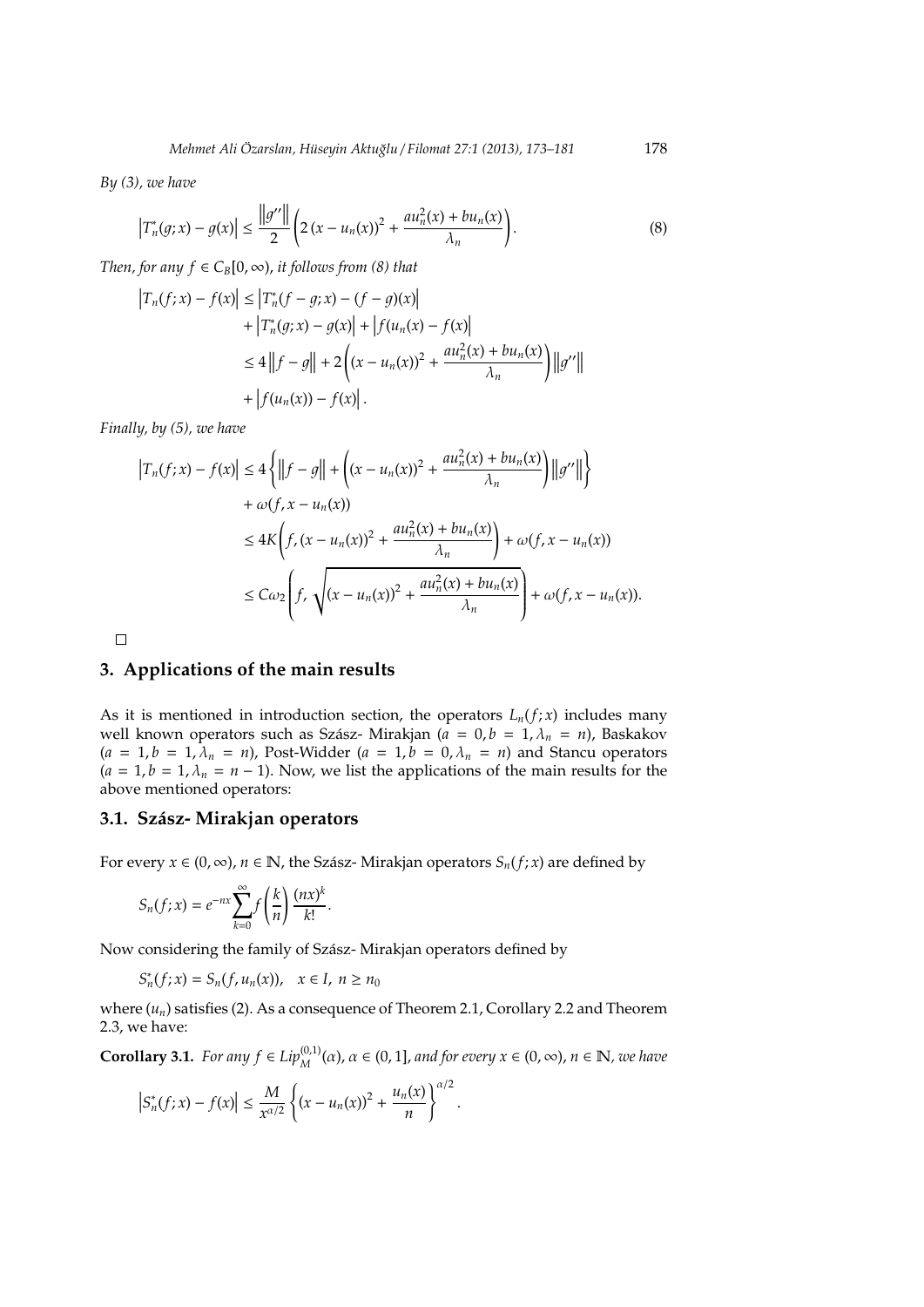The following global result holds true:

**Corollary 3.2.** *For any*  $f \in Lip_M^{(0,1)}(\alpha)$ ,  $\alpha \in (0,1]$ , *we have* 

$$
\left|S_n(f;x)-f(x)\right|\leq \frac{M}{n^{\alpha/2}}
$$

*uniformly for*  $x \in (0, \infty)$  *as*  $n \to \infty$ . *Note that this result was obtained by Otto Szász* [14].

**Corollary 3.3.** *For any*  $f \in C_B[0, \infty)$  *and for every*  $x \in (0, \infty)$ ,  $n \in \mathbb{N}$ , *we have* 

$$
\left|S_n^*(f;x)-f(x)\right|\leq C\omega_2\left(f,\sqrt{(x-u_n(x))^2+\frac{u_n(x)}{n}}\right)+\omega(f,x-u_n(x))
$$

*for some constant*  $C := C(x) > 0$ *, where*  $\omega$  *denotes the usual modulus of continuity of f.* 

Note that Theorems 1.1 and 1.2 of [10] are special cases of Corollaries 5 and 7, respectively.

## **3.2. Baskakov operators**

The Baskakov operators  $V_n(f; x)$  are defined by

$$
V_n(f;x) = (1+x)^{-n} \sum_{k=0}^{\infty} f\left(\frac{k}{n}\right) {n+k-1 \choose k} \left(\frac{x}{x+1}\right)^k,
$$

where *x* ∈ (0, ∞), *n* ∈ N. Consider the family of Baskakov operators defined by

*V*<sup>\*</sup><sub>*n*</sub>(*f*; *x*) = *V*<sub>*n*</sub>(*f*, *u*<sub>*n*</sub>(*x*)), *x* ∈ *I*, *n* ≥ *n*<sub>0</sub>

where  $(u_n)$  satisfies (2). We have:

**Corollary 3.4.** *For any*  $f \in Lip_M^{(1,1)}(\alpha)$ ,  $\alpha \in (0,1]$ , *and for every*  $x \in (0,\infty)$ ,  $n \in \mathbb{N}$ , *we have* 

$$
\left|V_n^*(f;x)-f(x)\right|\leq \frac{M}{(x^2+x)^{\alpha/2}}\left\{(x-u_n(x))^2+\frac{u_n^2(x)+u_n(x)}{n}\right\}^{\alpha/2}.
$$

The following global result holds true:

**Corollary 3.5.** *For any*  $f \in Lip_M^{(1,1)}(\alpha)$ ,  $\alpha \in (0,1]$ , *we have* 

$$
\left|V_n(f;x)-f(x)\right|\leq \frac{M}{n^{\alpha/2}},
$$

*uniformly for*  $x \in (0, \infty)$  *as*  $n \to \infty$ .

**Corollary 3.6.** *[12, Theorem 4.1] For any*  $f \in C_B[0, \infty)$  *and for every*  $x \in [0, \infty)$ ,  $n \in \mathbb{N}$ , *we have*

$$
\left|V_n^*(f;x)-f(x)\right|\leq C\omega_2\left(f,\sqrt{(x-u_n(x))^2+\frac{u_n^2(x)+u_n(x)}{n}}\right)+\omega(f,x-u_n(x))
$$

*for some constant*  $C := C(x) > 0$ *, where*  $\omega$  *denotes the usual modulus of continuity of f.*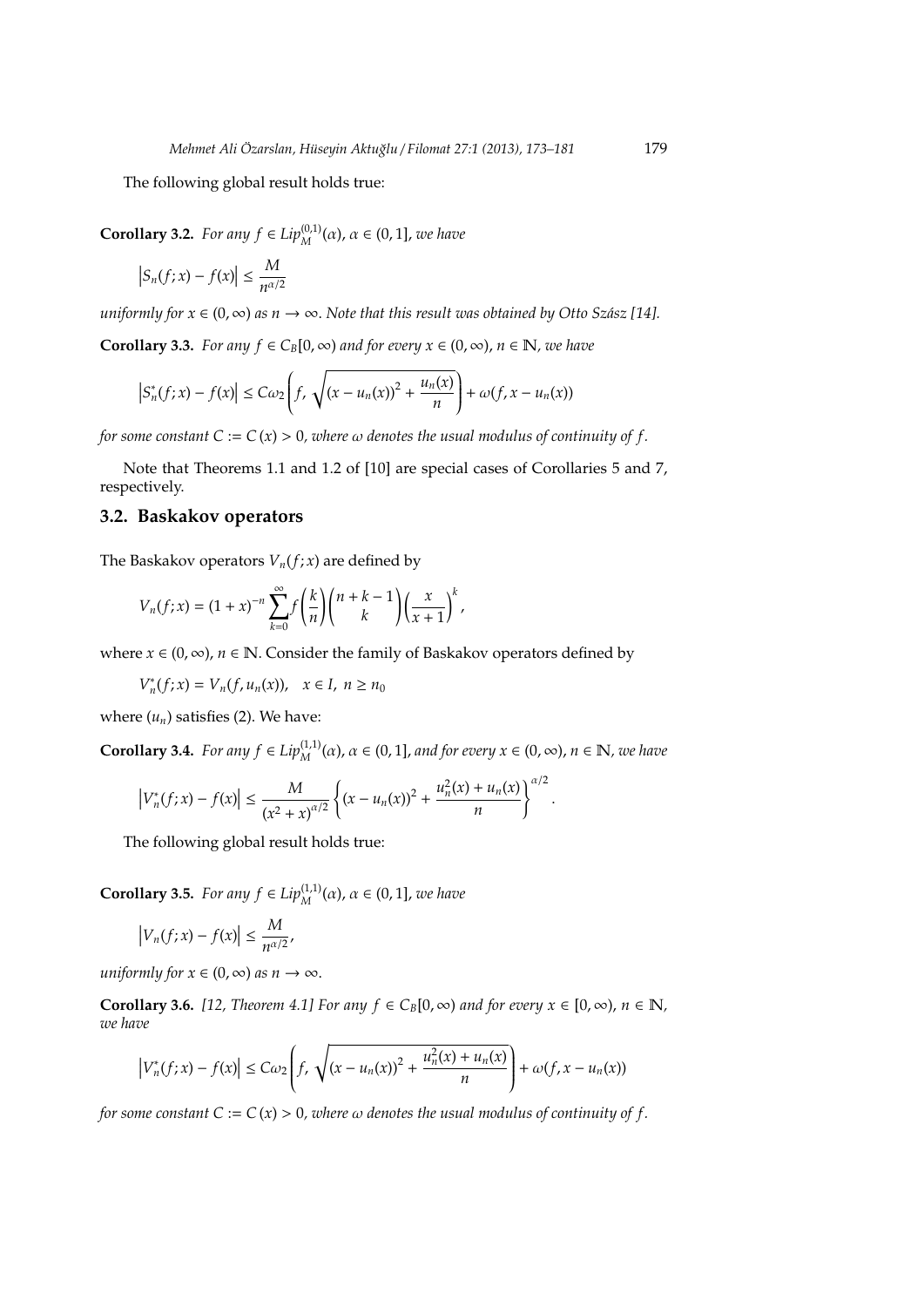#### **3.3. Post-Widder operators**

The Post-Widder operators are defined, for every  $x \in (0, \infty)$ ,  $n \in \mathbb{N}$ , by

$$
P_n(f; x) = \int\limits_0^\infty f(t) \frac{(n/x)^n t^{n-1}}{(n-1)!} \exp\left(\frac{-nt}{x}\right) dt.
$$

Consider the family of Post-Widder operators defined by

 $P_n^*(f; x) = P_n(f, u_n(x)), \quad x \in I, \ n \ge n_0$ 

where  $(u_n)$  satisfies  $(2)$ .

**Corollary 3.7.** *For any*  $f \in Lip_M^{(1,0)}(\alpha)$ ,  $\alpha \in (0,1]$ , *and for every*  $x \in (0,\infty)$ ,  $n \in \mathbb{N}$ , *we have* 

$$
\left|P_n^*(f;x) - f(x)\right| \le \frac{M}{x^{\alpha}} \left\{ (x - u_n(x))^2 + \frac{u_n^2(x)}{n} \right\}^{\alpha/2}.
$$

The following global result holds true:

**Corollary 3.8.** *For any*  $f \in Lip_M^{(1,0)}(\alpha)$ ,  $\alpha \in (0,1]$ , *we have* 

$$
\left|P_n(f;x)-f(x)\right|\leq \frac{M}{n^{\alpha/2}},
$$

*uniformly for*  $x \in (0, \infty)$  *as*  $n \to \infty$ .

**Corollary 3.9.** *For any*  $f \in C_B[0, \infty)$  *and for every*  $x \in [0, \infty)$ ,  $n \in \mathbb{N}$ , *we have* 

$$
\left|P_n^*(f;x)-f(x)\right|\leq C\omega_2\left(f,\sqrt{(x-u_n(x))^2+\frac{u_n^2(x)}{n}}\right)+\omega(f,x-u_n(x))
$$

*for some constant*  $C := C(x) > 0$ *, where*  $\omega$  *denotes the usual modulus of continuity of f.* 

#### **3.4. Stancu operators**

For every  $x \in (0, \infty)$ ,  $n \in \{2, 3, 4, ...\}$ , Stancu operators are defined by

$$
L_n(f; x) = \int\limits_0^\infty f(t) \frac{t^{nx-1}}{B(nx, n + 1) (1 + t)^{nx+n-1}} dt,
$$

with the Euler beta function *B*. Introduce the family of Stancu operators by

$$
L_n^*(f;x)=L_n(f,u_n(x)),\quad x\in I,\; n\geq n_0
$$

where  $(u_n)$  satisfies (2).

**Corollary 3.10.** *For any f*  $\in Lip^{(1,1)}_M(\alpha)$ ,  $\alpha \in (0,1]$ , *and for every*  $x \in (0,\infty)$ ,  $n \in \{2,3,4,...\}$ , *we have*

$$
\left|L_n^*(f;x)-f(x)\right|\leq \frac{M}{(x^2+x)^{\alpha/2}}\left\{(x-u_n(x))^2+\frac{u_n^2(x)+u_n(x)}{n-1}\right\}^{\alpha/2}.
$$